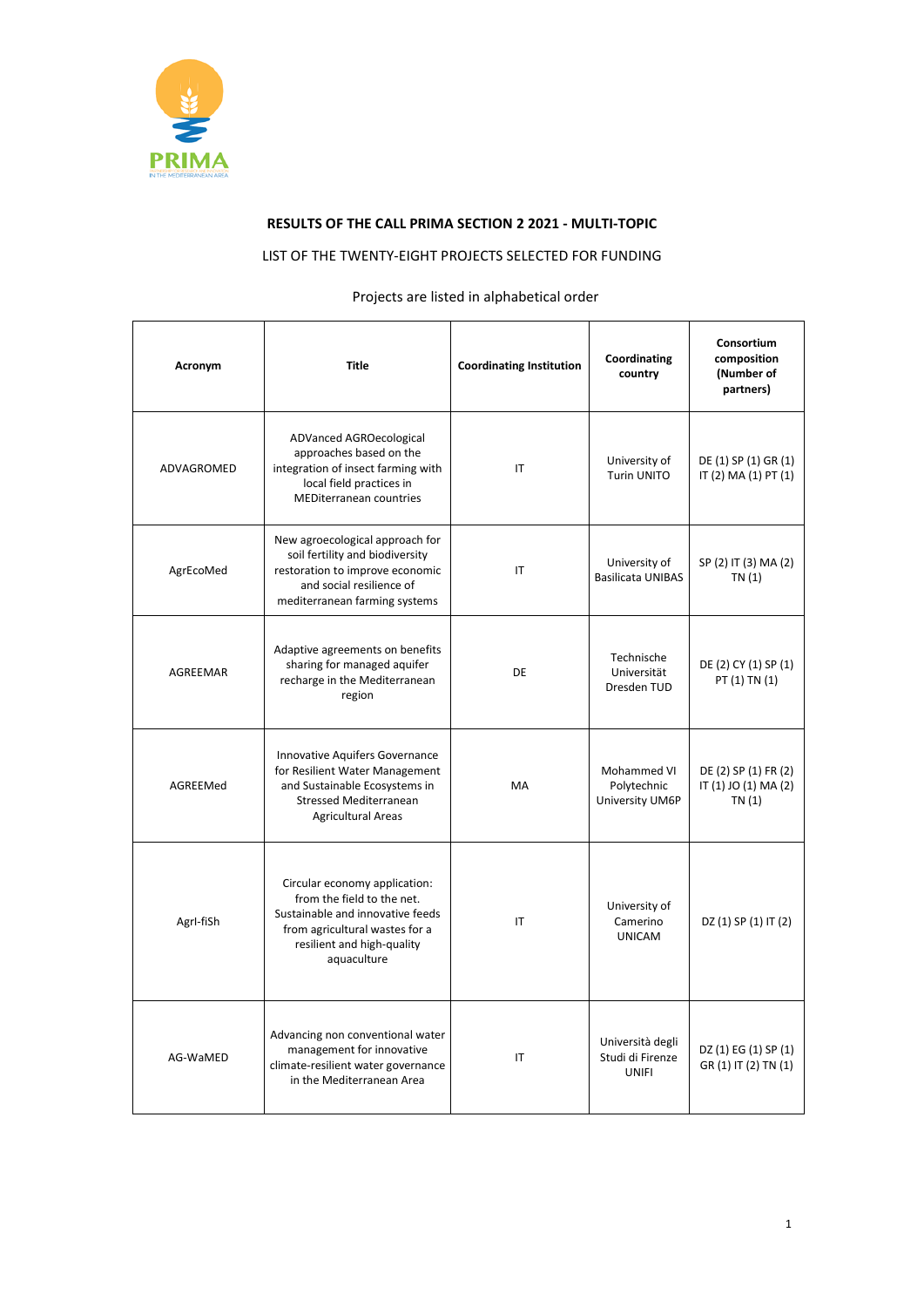

| <b>ASTER</b>     | Agroecology-inspired Strategies<br>and Tools to Enhance Resilience<br>and ecosystem services in tomato<br>crop                                      | IT        | Consiglio<br>Nazionale delle<br><b>Ricerche CNR</b>                                                                           | DZ (2) SP (1) GR (3)<br>IT (3) MA (2) PT (1)<br>TN (2) TR (1) |
|------------------|-----------------------------------------------------------------------------------------------------------------------------------------------------|-----------|-------------------------------------------------------------------------------------------------------------------------------|---------------------------------------------------------------|
| BENEFIT-Med      | Boosting technologies of orphan<br>legumes towards resilient farming<br>systems in the Greater<br>Mediterranean Region: from<br>bench to open field | IT        | University of<br>Pavia UNIPV                                                                                                  | DZ (1) DE (1) FR (1)<br>GR (3) IT (1) MA (2)<br>PT (1) TN (1) |
| <b>BIOMEnext</b> | Modelling integrated biodiversity-<br>based next generation<br>Mediterranean farming systems                                                        | IT        | University of<br>Perugia -<br>Department of<br>Agricultural,<br>Food and<br>Environmental<br>sciences (UNIPG)<br><b>UNIPG</b> | SP (2) FR (1) IT (3) LB<br>$(1)$ MA $(2)$ TN $(2)$            |
| <b>CICLICA</b>   | Smart agriCulture optimization to<br><b>CLImate Change Adaptation</b>                                                                               | <b>SP</b> | Spanish National<br>Research Council<br>CEBAS-CSIC                                                                            | DZ (1) DE (1) EG (2)<br>SP (2) MA (1) TR (1)                  |
| <b>DREAM</b>     | Diversified orchards for REsilient<br>and sustAinable Mediterranean<br>farming systems                                                              | IT        | Alma Mater<br>Studiorum -<br>University of<br>Bologna UNIBO                                                                   | SP (1) FR (2) GR (2)<br>IT (1) MA (2)                         |
| <b>ECOBOOST</b>  | Boosting functional biodiversity to<br>maximize ecosystem services for<br>Mediterranean crop production                                             | $\sf IT$  | University of<br>Palermo UNIPA                                                                                                | DZ (1) DE (1) GR (2)<br>IT (2) MA (2) TN (1)<br>TR(1)         |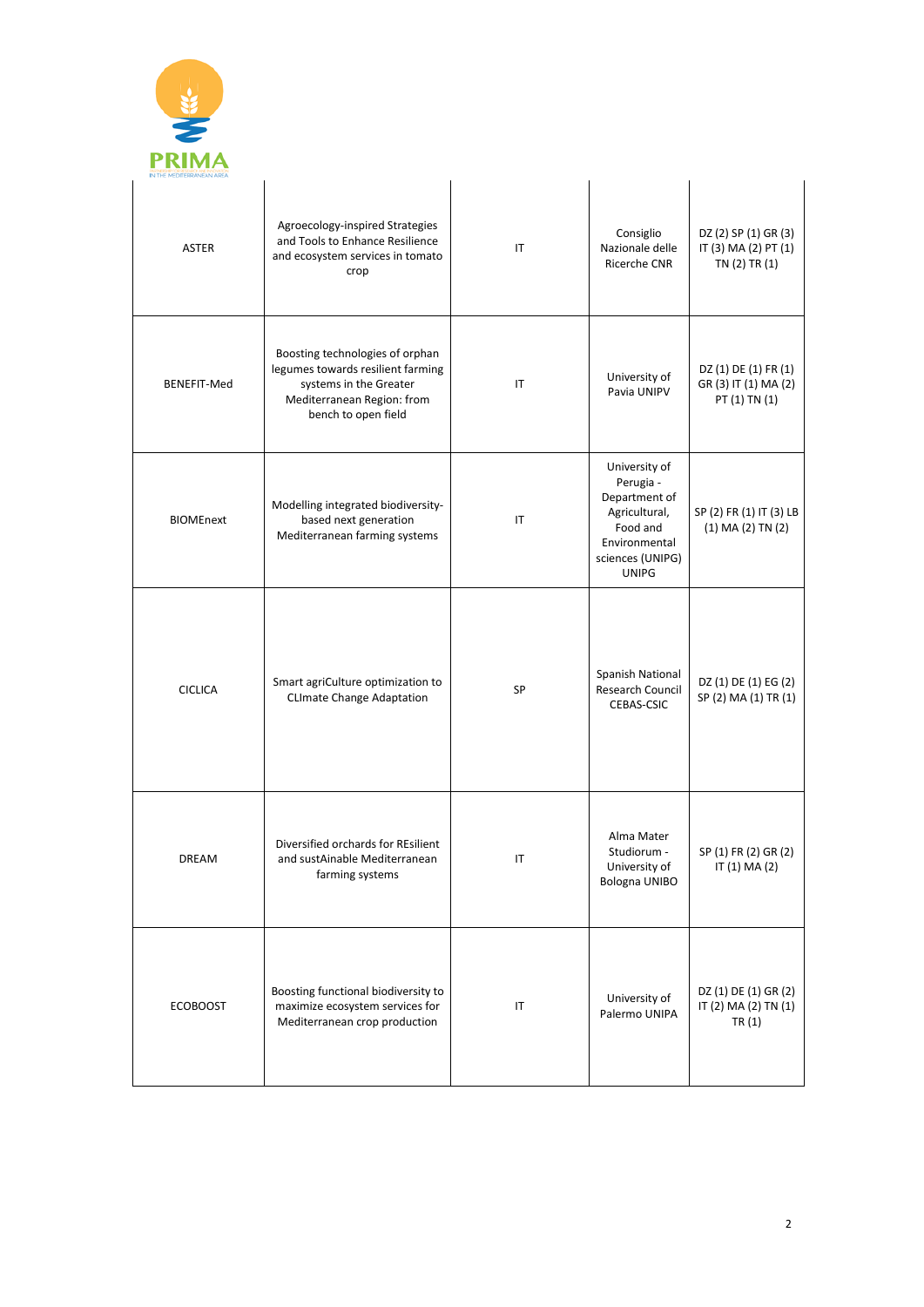

 $\overline{a}$ 

| <b>GreenDriedFruits</b> | Application of extreme<br>temperatures in dried figs, dates,<br>and currants disinfestation:<br>sustainability in practice                                                              | IT        | University of<br>Milan UNIMI                                          | DE (1) GR (3) IL (1) IT<br>$(1)$ TR $(1)$          |
|-------------------------|-----------------------------------------------------------------------------------------------------------------------------------------------------------------------------------------|-----------|-----------------------------------------------------------------------|----------------------------------------------------|
| HaloSheep               | Agroecological sheep/goat<br>production system based on the<br>valorisation of halophytes of<br>saline area in the méditerranéen<br>basin                                               | <b>TN</b> | <b>Institut Superieur</b><br>Agronomique de<br>Chott Mariem<br>ISA-CM | SP (1) FR (1) GR (1)<br>IT $(1)$ TN $(2)$ TR $(1)$ |
| InovFarmer.MED          | Improving Mediterranean supply<br>chain through innovative agro-<br>food business to strengthen small-<br>scale farmers competitiveness,<br>using prickly pear and fig as case<br>study | PT        | Instituto<br>Politécnico de<br>Viseu IPV                              | DZ (1) EG (1) FR (1)<br>MA (1) PT (5)              |
| MED4PEST                | Novel Ecologically-Based ROdent<br>management DEvelopment in<br>Mediterranean countries                                                                                                 | TK        | MetaMeta<br>Anatolia MMA                                              | CY (1) GR (1) MA (2)<br>TR(1)                      |
| MEDPOME-STONE           | Valorizing some pome and stone<br>fruit germplasm variability to<br>ensure resilience to climate<br>change in the Mediterranean area                                                    | TK        | <b>Erciyes University</b><br>ERU                                      | SP (1) IT (1) MA (2)<br>TR(1)                      |
| Quinoa4Med              | Quinoa as a climate-smart crop<br>diversification option for higher<br>income generation from marginal<br>lands in the Mediterranean                                                    | DE        | University of<br>Hohenheim<br><b>UHOH</b>                             | DZ (1) DE (1) SP (3)<br>FR (1) MA (2) TN (1)       |
| ReMe-diation            | Resilient Mediterranean with a<br>holistic approach to sustainable<br>agriculture: Addressing challenges<br>of water, soil, energy and<br>biodiversity                                  | DE        | Hamburg<br>University of<br>Technology<br><b>TUHH</b>                 | DE (1) GR (1) PT (1)<br>TR (2)                     |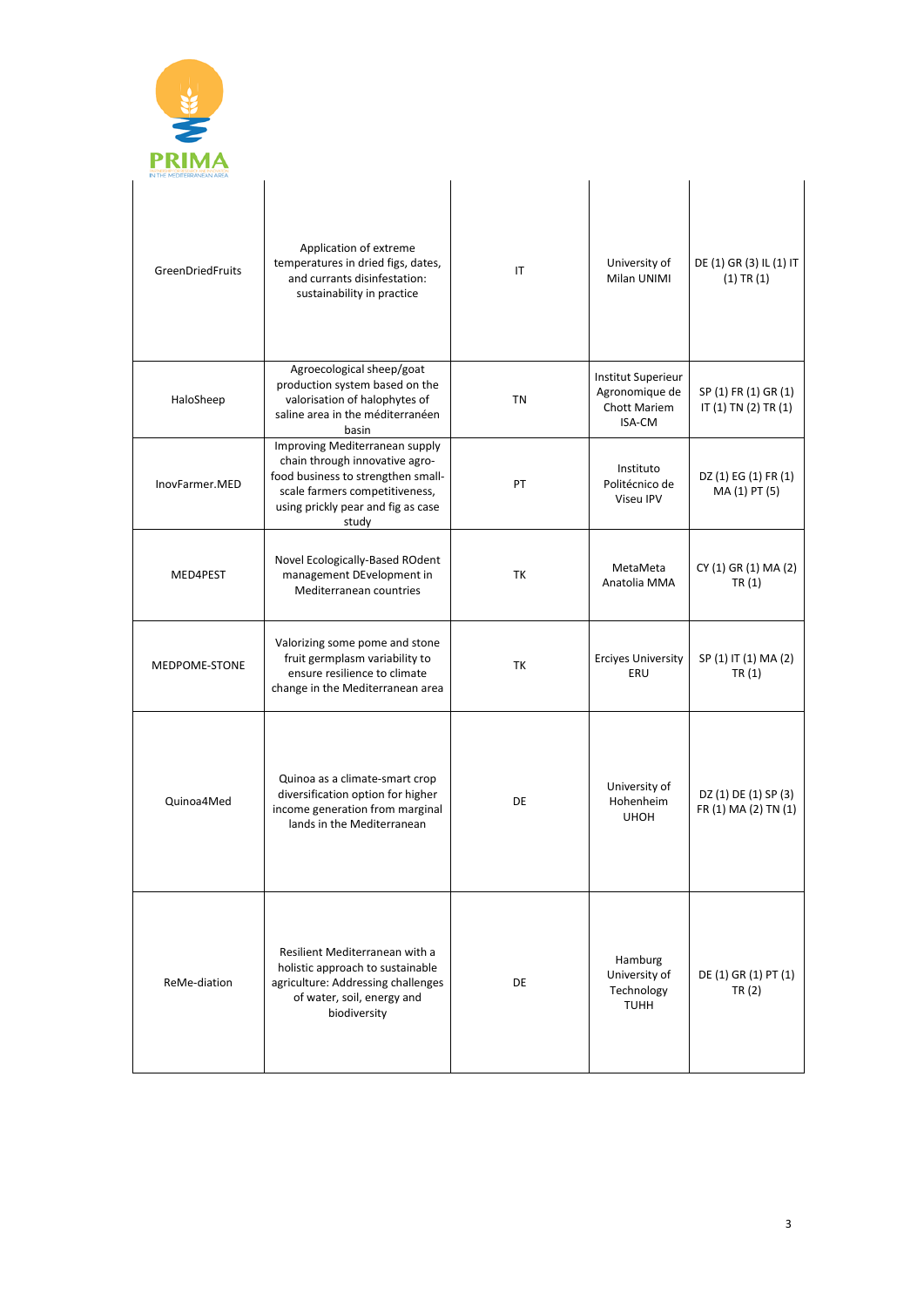

| <b>RESILINK</b>       | Increasing Resilience of<br>Smallholders with Multi-Platforms<br>Linking Localized Resource Sharing                                                                                                                               | <b>FR</b>              | Laboratoire<br>d'informatique<br>de l'universite de<br>Pau et des pays<br>de l'Adour IIUPPA                                     | DZ (1) EG (2) FR (2)<br>MA(2)                                 |
|-----------------------|-----------------------------------------------------------------------------------------------------------------------------------------------------------------------------------------------------------------------------------|------------------------|---------------------------------------------------------------------------------------------------------------------------------|---------------------------------------------------------------|
| <b>SAFE</b>           | Sustainable water reuse practices<br>improving safety in agriculture,<br>food and environment                                                                                                                                     | IT                     | Università degli<br>Studi della<br><b>Basilicata UNIBAS</b>                                                                     | DZ (1) SP (1) FR (1)<br>GR (1) IT (3) LB (1)<br>MA(2) TN(2)   |
| <b>SEA FENNEL4MED</b> | Innovative sustainable organic sea<br>fennel (Crithmum maritimum L.)-<br>based cropping systems to boost<br>agrobiodiversity, profitability,<br>circularity, and resilience to<br>climate changes in Mediterranean<br>small farms | IT                     | Università<br>Politecnica delle<br>Marche UNIVPM                                                                                | HR (2) FR (1) IT (3)<br>TN(1) TR(1)                           |
| <b>SIRAM</b>          | Sustainable innovations for<br>Regenerative Agriculture in the<br>Mediterranean area                                                                                                                                              | IT                     | Università<br>Cattolica del<br>Sacro Cuore<br><b>UCSC</b>                                                                       | EG (1) SP (1) FR (1)<br>GR (1) IT (2) MA (2)<br>PT (1) TN (1) |
| SMALLDERS             | Smart Models for Agrifood Local<br>vaLue chain based on Digital<br>technologies for Enabling covid-19<br><b>Resilience and Sustainability</b>                                                                                     | $\mathsf{I}\mathsf{T}$ | University of<br>Calabria<br>(Modeling &<br>Simulation<br>Center-<br>Laboratory of<br>Enterprise<br>Solutions)<br><b>UNICAL</b> | SP (1) FR (1) IT (2)<br>TN(1)                                 |
| <b>SUSTEMICROP</b>    | Development of eco-sustainable<br>systemic technologies and<br>strategies in key Mediterranean<br>crops systems, contributing to<br>small farming socio-economic<br>resilience.                                                   | SP                     | University of<br>Leon ULE                                                                                                       | SP (2) FR (2) IT (1) LB<br>(1) MA (2) SI (1) TN<br>(1)        |
| <b>TECHONEY</b>       | Development of a blockchain-<br>based ecosystem that allows an<br>improved positioning of small<br>producers of honey on local and<br>international markets                                                                       | SP                     | Centro de<br>Investigacion y<br>Tecnologia<br>Agroalimentaria<br>de Aragon CITA                                                 | DZ (1) SP (2) FR (2)<br>IT (2) LU (1) MA (2)<br>TN(2) TR(1)   |